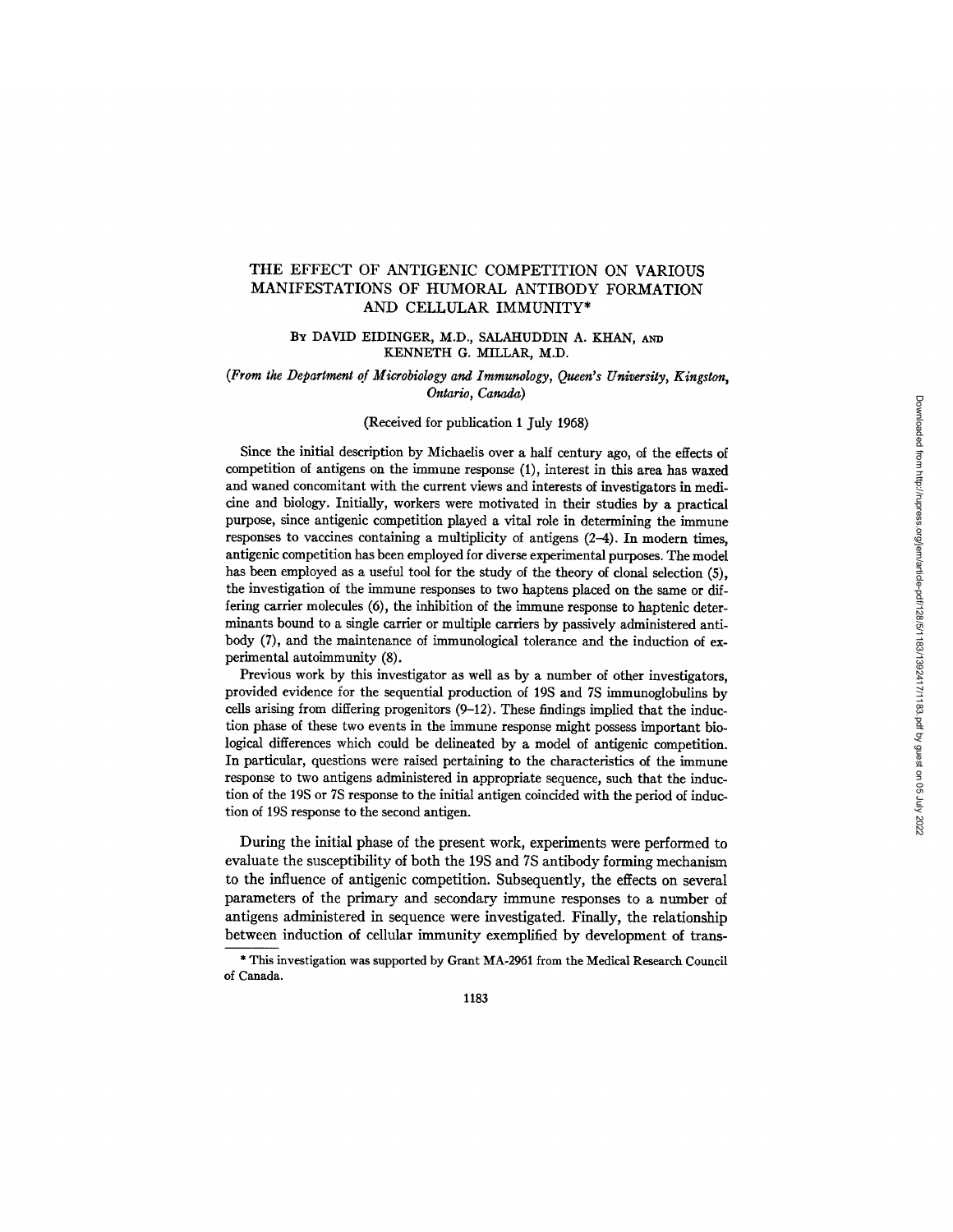plant immunity and induction d humoral antibody formation was studied. For this purpose, an experimental model of antigenic competition was designed to assess the influence of humoral antibody formation upon the development of immunity to a skin graft.

### *Materials and Methods*

*Animals.--A* noninbred strain of female Swiss white mice, weighing 20-25 g at the onset of the experiments, was used in all experiments involving induction of humoral antibody formation. Experiments requiring skin grafting were performed employing 6-wk-old females of two inbred strains, C57 BL/6J, and  $A/J$ .<sup>1</sup>

*Immunization.*--Individual groups of 12 mice were immunized with 0.6 mg of hemocyanin<sup>2</sup> or with 0.2 cc of 10% washed erythrocyte suspensions (RBC) intravenously via the tail vein, except when stated otherwise. Suspensions of RBC were prepared in a standard fashion employing determinations of hematocrit following centrifugation at  $450 g$  for 10 min.

*Serological Procedures.--Groups* of mice were bled from the retro-orbital sinus, and hemagglutinafion tests were performed on the pooled antisera. In addition, all antisera were assayed after treatment with  $0.1 \text{ m}$  2-mercaptoethanol (2-ME) as previously described (9, 13). Serial twofold dilutions of 0.5 ml in phosphate-buffered saline, pH 7.2 were made in Wassermann tubes, and 0.2 ml of 0.3% washed RBC were added per tube. Racks were shaken and the patterns read after the suspension had settled for 3-4 hr at room temperature.

The antisera were tested for cross-reactivity by fitrating selected pooled antisera against all of the other erythrocyte suspensions employed in the present work. In only one instance, namely between rat RBC and sheep RBC, was evidence for cross-reactivity detected. The results of these experiments will be reported elsewhere.

*Ultracentrifugation.*—A 7-40% linear sucrose gradient was prepared employing a Buchler linear gradient former (Buchler Instruments, Inc., Fort Lee, N.J.). 0.3 mi samples of selected antisera were layered onto the gradient yielding a total volume of 4.6 ml. The gradient was spun in a Spinco Model L ultracentrifuge (Spinco Div., Beckman Instruments, Inc., Palo Alto, Calif.) at 30,000 rpm (73,500 g) for 16 hr at  $4^{\circ}$ C. Fractions from the gradient were collected by puncturing the bottom of the centrifuge tube with a 22 gauge hypodermic needle and collecting the drops. Each fraction contained 20 drops and approximately 16 fractions were collected. The fractions were titrated as previously described.

Throughout the text of this work, reference will be made at intervals, to statements pertaining to the levels of 19S and 7S antibody. These statements were made according to the following criteria. Representations of 19S antibody were derived (a) from the titration of the antisera before and after treatment with 2-ME, and demonstration of the total loss of activity following this treatment;  $(b)$  the appearance of antibody activity contained in the dense fractions on sucrose gradient density ultracentrifugation, the activity of which was totally abolished by treatment with 2-ME. The antibody levels were designated as 7S antibody when the following criteria were satisfied. (a) Antibody activity remaining in antisera after treatment with 2-ME was within two tubes of the total antibody level prior to such treatment. (b) The antibody activity present in the less dense fractions on gradient centrifugation contained the major proportion of antibody activity, which was not affected by treatment with 2-ME.

*Grafting Procedures.--The* A/J strain mice were grafted with 1 cm pinch grafts from C57 BL/6J mice placed on the dorsum. Autografts were also prepared on an adjacent site as a control. The grafts were covered with a vaseline gauze and protected with casts molded of Gypsona (Smith & Nephew, Ltd., Laehine, Quebec) for an initial period of 10 days. The criteria for skin graft rejection were those of Billingham (14).

Downloaded from http://rupress.org/jem/article-pdf/128/5/1183/1392417/1183.pdf by guest on 05 July 2022

<sup>1</sup> Obtained from Jackson Memorial Labs., Bar Harbor, Maine.

Obtained from Mann Research Laboratories, New York, N.Y.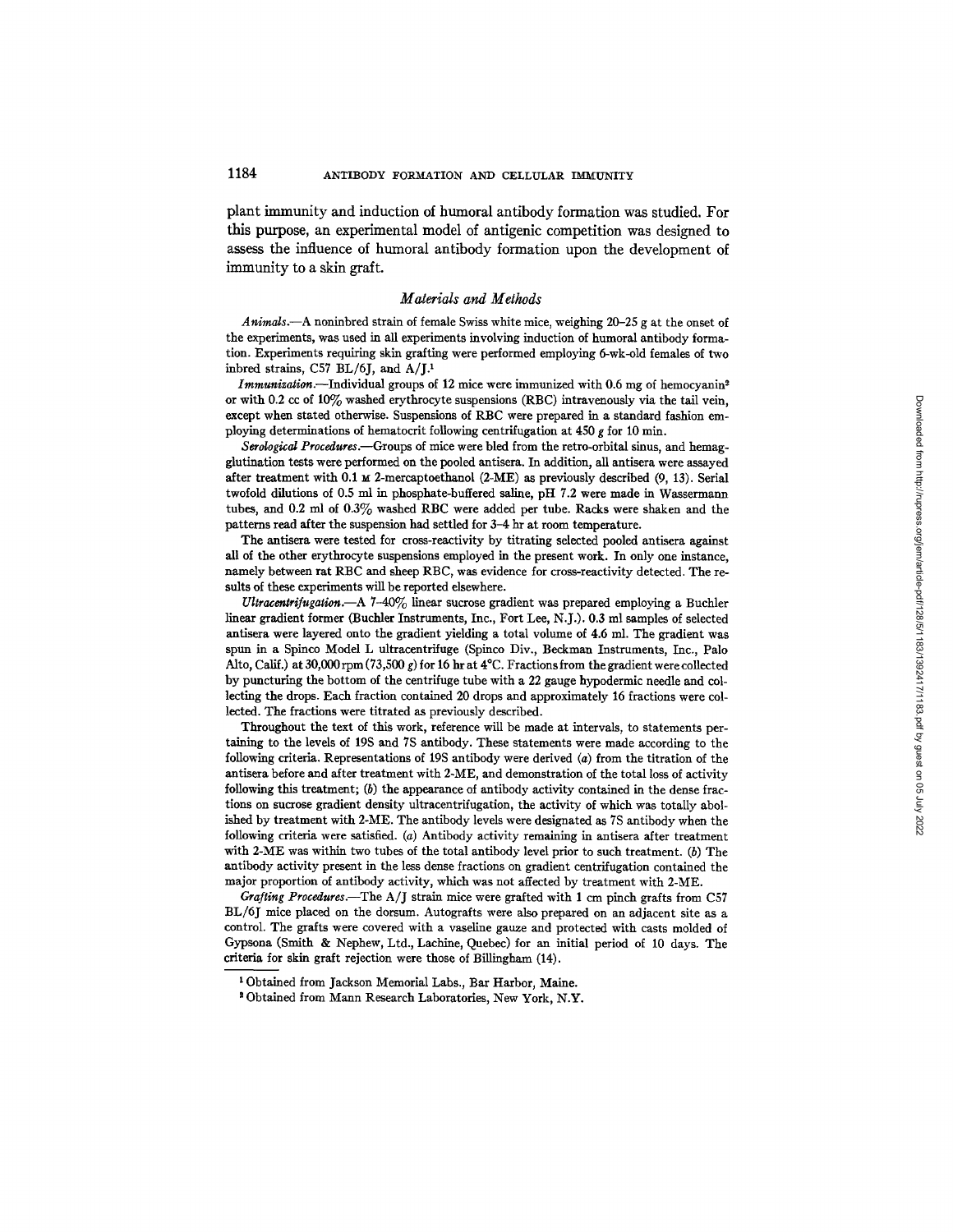#### **RESULTS**

*Effect of Competition of Antigens in the Primary Immune Response.*—The study of the effect of a primary immune response to an initial antigen upon the induction of a primary immune response to a second antigen administered in sequence, was undertaken. The initial phase of the work was carried out to determine the optimum time interval for administration of the sequence of anti-



FIG. 1. Representation of the sum total of tubes containing anti-rat hemagglutinins upon titration of pooled antisera derived from bleedings on days 3, 5, 7, 12 and 20. Individual groups of 12 animals were immunized with rat RBC at intervals of 1-14 days subsequent to injection of hemocyanin.  $\longrightarrow$ , total antibody levels of the control group;  $---$ , 2-ME-resistant control antibody levels;  $\bullet$  ---  $\bullet$ , total experimental antibody levels;  $O$ --- $O$ , 2-MEresistant experimental antibody levels.

gens. In addition, several combinations of antigens were tested for their effects in eliciting the characteristics of antigenic competition. Antigens were administered intravenously except when noted otherwise.

The effect of variation in the interval of time between the administration of the sequence of the first and second antigens was studied in groups of mice at intervals of 1-14 days. The degree of suppression was expressed by comparing the number of positive hemagglutination tubes in the experimental group with control groups immunized with either the first or second antigen alone. For this purpose, the number of positive hemagglutination tubes derived by titrating antisera obtained from trial bleedings of the groups of animals on days 3, 5, 7,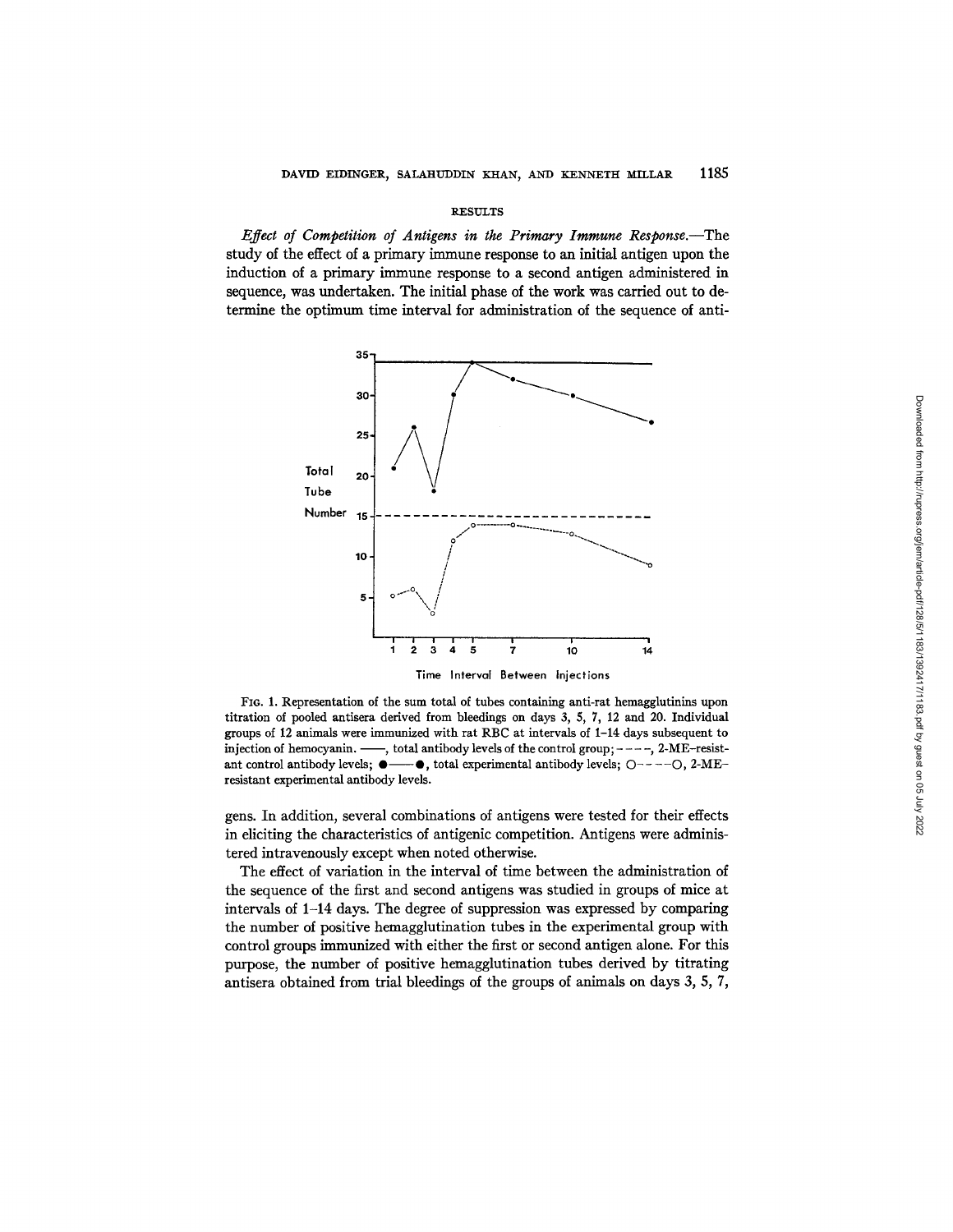12, and 20, were summated and used as the estimation of production of both total and 2-ME resistant, 7S antibody.

Fig. 1 illustrates the data of a representative experiment of anti-rat hemagglufinins contained in anfisera derived from groups of animals immunized with rat RBC at intervals of 1-14 days subsequent to immunization with hemocyanin. Several features may be noted which were common to other pairs of antigens. First, the initial phase of maximum suppression to the second antigen



FIO. 2. Comparison of total and 2-ME-resistant antibody levels in control group of 12 animals immunized with rat cells alone, and an experimental group of 12 animals immunized with rat cells 3 days following administration of hemocyanin. Titrations were performed on pooled antisera.  $\bullet \longrightarrow \bullet$ , total antibody levels of the control group,  $\bigcirc$  - - -  $\bigcirc$ ; 2-ME-resistant 7S antibody levels of the control group;  $\blacksquare$ , total antibody levels in experimental group;  $\Box$  - - -  $\Box$ , 2-ME-resistant 7S antibody levels in experimental group.

was observed when the time interval between the sequence of injections was 1-3 days. Secondly, this was followed by a sharp decrease in suppression. Finally, this phase was followed by a gradual increase in suppression of the response to the second antigen which was sustained throughout the period of study.

*Immunological Characteristics of the Suppressed Responses to the Second Antigen of the Sequence.--Figs.* 2 and 3 illustrate the curve of development of rat and goose hemagglutinins in animals immunized with these antigens 3 days following the administration of hemocyanin. The initial exponential increase in 19S antibody production possessed similar characteristics in both the control group receiving rat or goose cells alone and in the experimental groups receiving rat or goose RBC after injection of hemocyanin. Subsequently, however, the 19S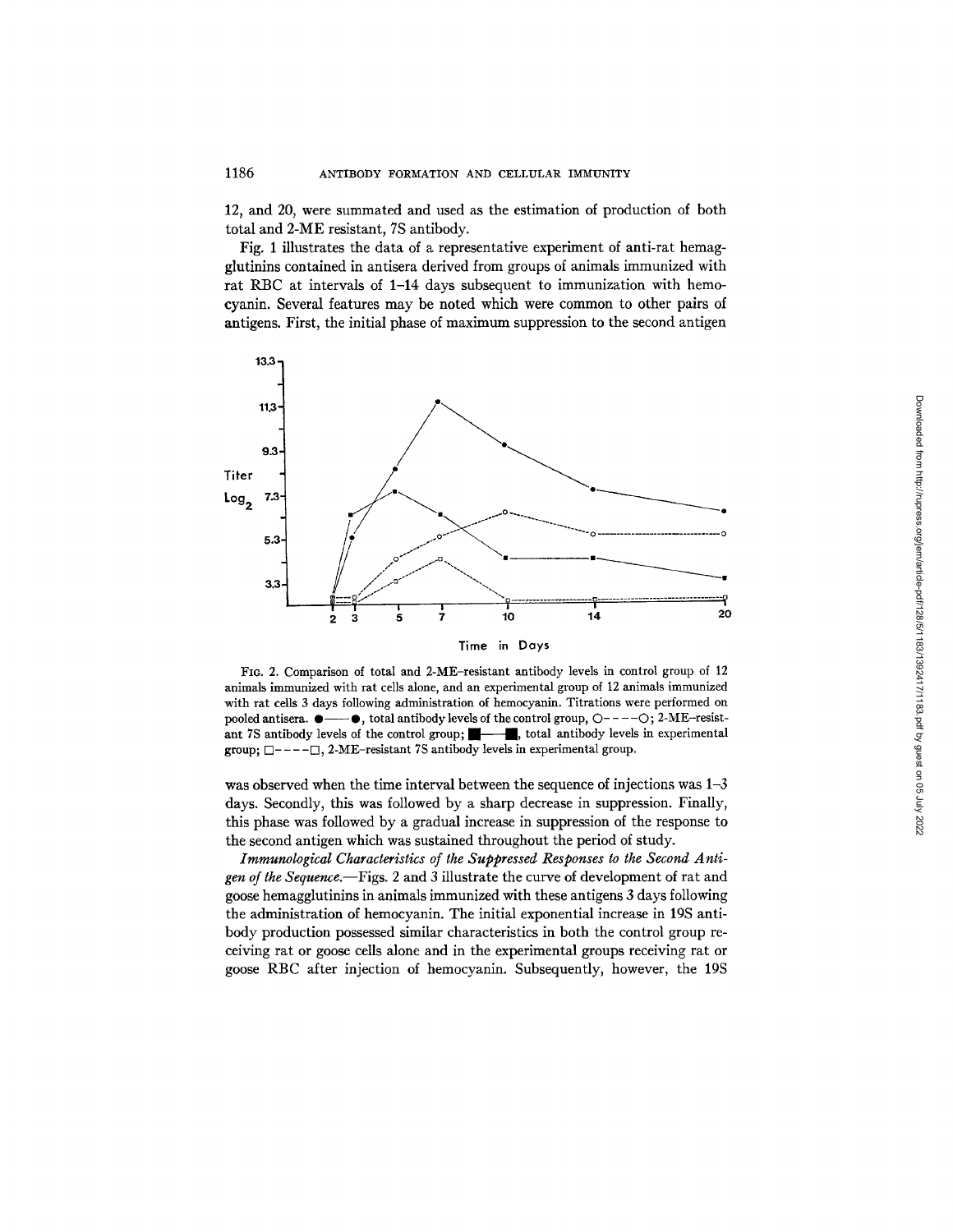response appeared to decrease to lower levels than those of the controls, indicating deficient, continuing 19S antibody production. The characteristics of production of 2-ME-resistant antibody differed from the control group throughout the period of study, in that the maximum levels attained in the experimental group were markedly deficient during both the initial and later phases of the response.



FIG. 3. Comparison of total and 2-ME-resistant antibody levels in a control group of 12 animals immunized with goose ceils alone, and an experimental group of 12 animals immunized with goose cells 3 days following administration of hemocyanin.  $\bullet$  --- $\bullet$ , total antibody levels of the control group;  $O---O$ , 2-ME-resistant 7S antibody levels of the control group; **m**, total antibody levels in experimental group;  $\Box$  ---- $\Box$ , 2-ME-resistant 7S antibody levels in experimental group.

*Immunological Characteristics of the Suppressed Responses to the First Antigen of the Sequeme.--Figs.* 4 and 5 illustrate the capacity of the response to the second antigen (rat RBC) to suppress the induction of both 19S and 7S antibody production to the first antigen (goose RBC). Fig. 4 illustrates the characteristics of suppression of total antibody formation in general and of the induction of 19S antibody synthesis in particular when the interval between administration of antigens was 1-3 days. Since the fiter at 3 days represents 19S antibody exclusively on the basis of parameters enumerated above, it may be seen that the administration of rat RBC 1 day following goose RBC suppressed the production of 19S antibody to goose cells, as denoted by the reduced levels of 19S antibody on the 3rd day. When intervals of 2 and 3 days were employed, no effect on the 19S antibody production to goose RBC was demon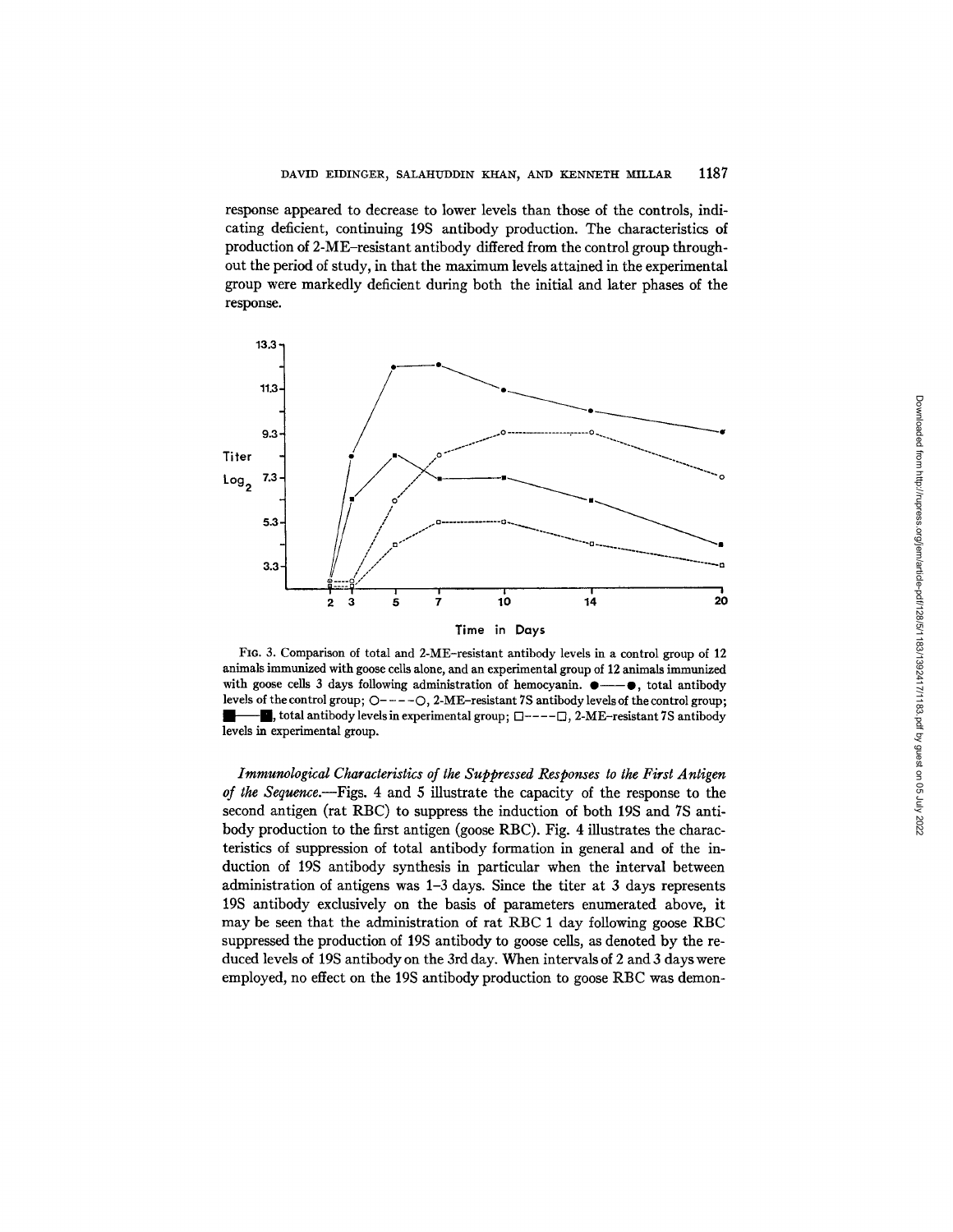strated on day 3, although the reduced titers of antisera obtained on day 5 indicated a suppression of subsequent 19S antibody formation.

Fig. 5 illustrates the unequivocal suppression of the over-aU 7S response to goose RBC by the administration of rat RBC 1-3 days subsequent to the initial antigen. The degree of immunosuppression was maximal when the administration of antigens was separated by an interval of 2 days, although a significant



FIG. 4. Comparison of the total antibody levels in control animals immunized with goose RBC alone, with experimental groups immunized with goose RBC, 1, 2, and 3 days *prior to* immunization with rat RBC. Titrations were performed on pooled antisera.  $\bullet$ —— $\bullet$ , control immunization with rat RBC. Titrations were performed on pooled antisera.  $\bullet$ total antibody levels of anti-goose hemagglutinins; O-O, total anti-goose RBC antibody levels obtained with a 1 day interval between injection of goose RBC and rat RBC; $\blacksquare$ total anti-goose RBC antibody levels at an interval of 2 days between injection of the two antigens;  $\square$   $\longrightarrow$   $\square$ , total anti-goose RBC antibody levels when an interval of 3 days separated injections of the two antigens.

suppression was also observed when time intervals of 1 and 3 days were employed.

*The Effect of a Secondary Immune Response to the Initial Antigen upon Induction of a Primary Response to the Second Antigen.--Figs.* 6 and 7 contrast the primary immune response to goose RBC obtained in control groups of mice with experimental groups immunized with goose RBC, 2 and 5 days respectively, following either a primary response to rat RBC, or a secondary response to rat RBC. The latter group had been primed 30 days previously with this antigen.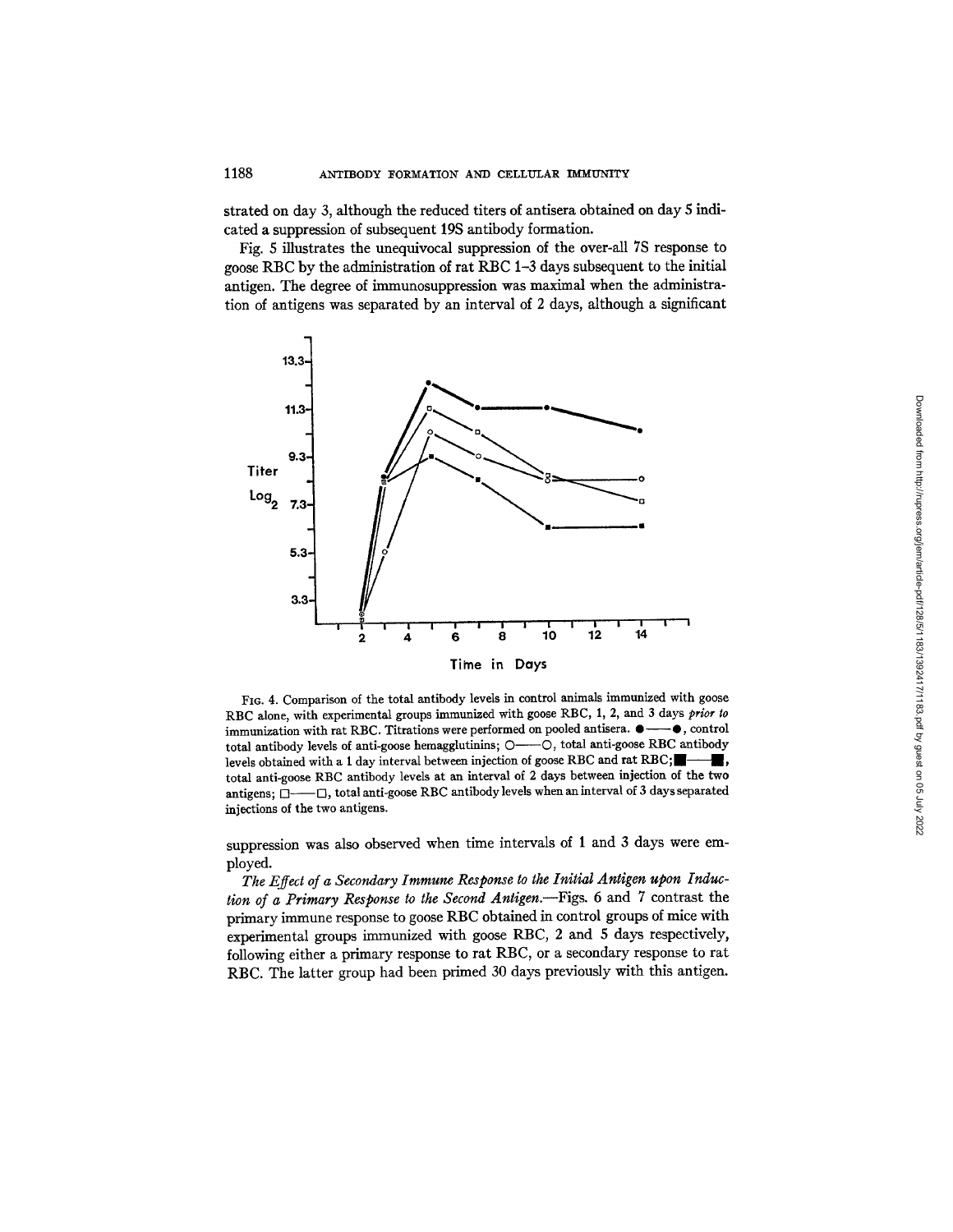Several differences in the primary response to the goose cells were observed. The sequential induction of 2 primary immune responses at a 2 day interval was characterized by similar features of immunosuppression noted previously, namely, a moderate reduction in both 19S and 7S antibody synthesis (compare Figs. 2, 3, and 6). In contrast, the effect of a secondary response to the initial antigen (rat RBC) upon a subsequent primary response to goose RBC was ass•-



FIG. 5. Comparison of 2-ME-resistant 7S antibody levels in animals immunized with goose RBC alone with experimental groups immunized with goose RBC, 1, 2, and 3 days *prior to*  immunization with rat RBC.  $\bullet$ — $\bullet$ , 2-ME-resistant 7S antibody levels of anti-goose hemagglutinins;  $O \rightarrow O$ , total anti-goose RBC 7S antibody levels obtained with a 1 day interval between injections of goose RBC and rat RBC;  $\blacksquare$ , total anti-goose RBC 7S antibody levels at an interval of 2 days between injections of the two antigens;  $\square$ — $\square$ , total anti-goose RBC 7S antibody levels when an interval of 3 days separated injections of the two antigens.

ciated with a marked suppression of both 19S and 7S antibody production employing a 2 day interval between the sequence of injections.

Consecutive induction of two primary responses at a 5 day interval (Fig. 7) was characterized by less suppression of the immune response to the second antigen than the group receiving goose RBC 2 days following immunization with rat RBC (Fig. 6). These results were similar to those obtained employing hemocyanin and rat RBC as a combination (Fig. 1). However, the group receiving goose RBC 5 days following a secondary injection of rat RBC failed to demonstrate any 19S or 7S antibody formation during the period of observation, as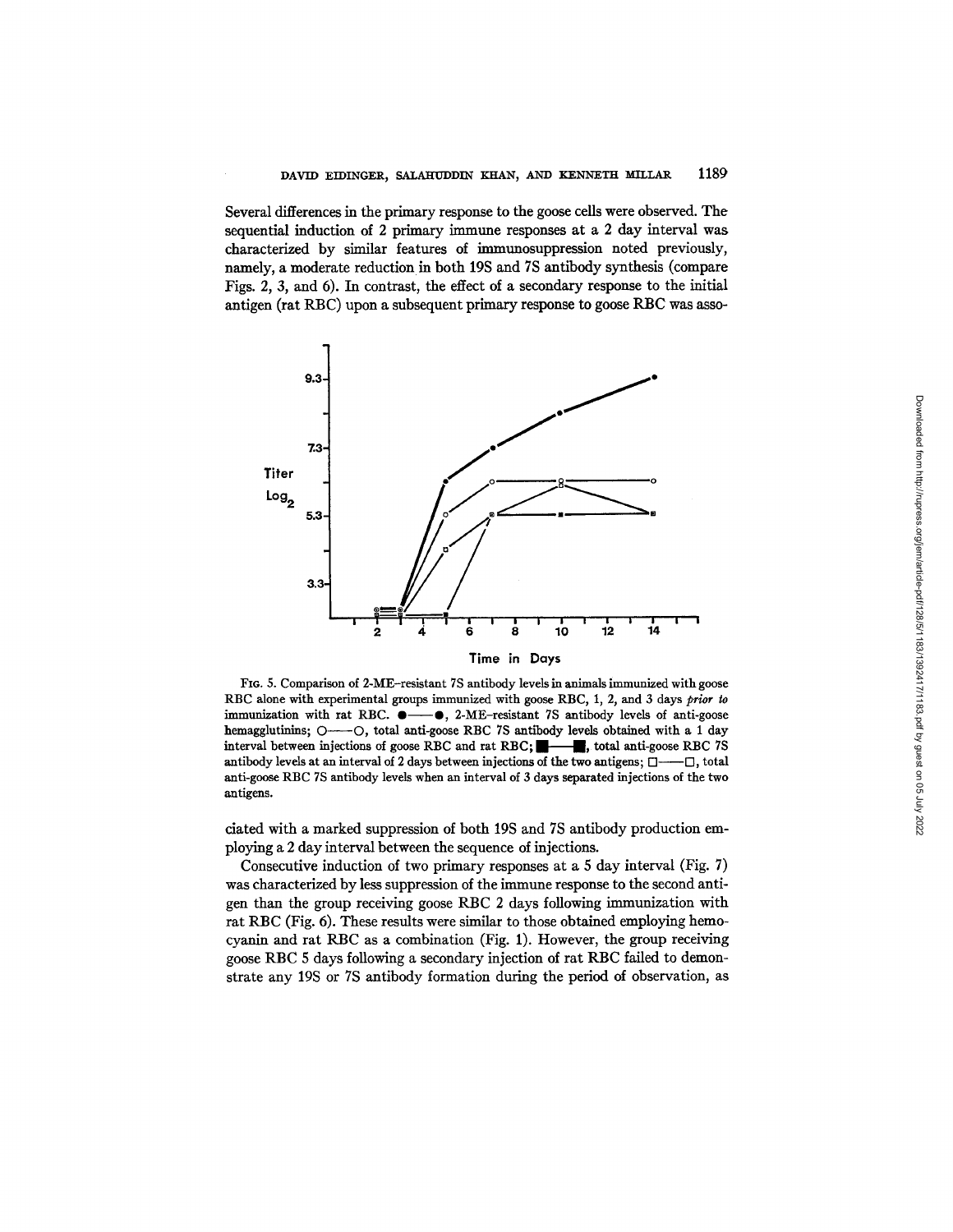manifested by failure of the antisera to agglutinate suspensions of goose RBC at a dilution of 1/5.

*The Effect of Antigenic Competition upon Priming and Immunological Memory.--The* striking suppression of the immune response (noted above) raised the possibility that a model of antigenic competition could be employed



FIG. 6. Comparison of the total and 2-ME-resistant antibody levels in a control group immunized with goose RBC alone, an experimental group immunized with goose RBC 2 days after a primary injection of rat RBC, and a group immunized by a primary injection of goose RBC 2 days following a secondary injection of rat RBC. Titrations were performed on pooled antisera.  $\triangle$   $\longrightarrow$   $\triangle$ , total anti-goose antibody levels in the control group immunized with goose cells alone;  $\Delta$ ---- $\Delta$ , 2-ME-resistant 7S antibody levels in the groups immunized with goose RBC alone;  $\blacksquare$ , total antibody levels in the experimental group immunized with goose RBC after primary immunization with rat RBC;  $\Box$ ---- $\Box$ , 2-ME-resistant 7S antibody levels in the experimental group immunized with goose RBC following primary immunization with rat RBC;  $\bullet$ — $\bullet$ , total antibody levels in the experimental group immunized with goose RBC 2 days following a secondary response induced to rat RBC;  $O---O$ , 2-ME-resistant 7S antibody levels in the experimental group immunized with goose RBC 2 days following a secondary response induced to rat RBC.

to produce a deficiency in priming and immunological memory. For this purpose, the groups exhibiting total suppression of 19S and 7S antibody synthesis to goose RBC following the secondary response to rat RBC were immunized intravenously with goose RBC, 30 days following the primary immune response to this antigen.

Fig. 8 contrasts the characteristics of suppression of the secondary immune response in comparison to control groups immunized secondarily with goose RBC alone. Titrations were performed on antisera derived from individual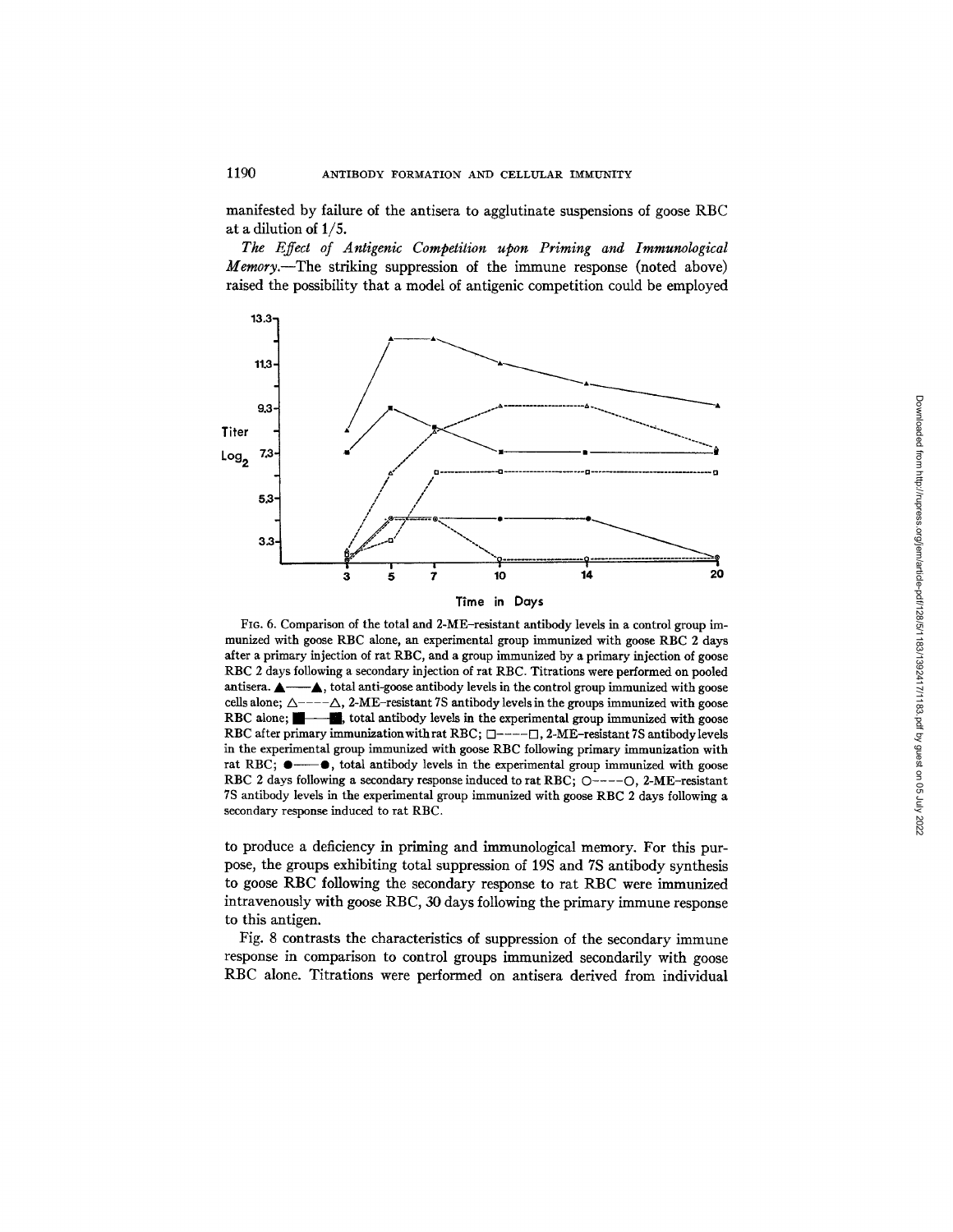animals bled at intervals for 14 days. It may be seen that 19S response was delayed in onset and of a lower magnitude than the control group. The 7S response was markedly deficient and in 6 of the 10 animals was undetectable at dilutions of 1/10. Sucrose density gradient analysis performed on a pooled serum sample demonstrated antibody activity exclusively in the dense 19S fractions.



FIG. 7. Comparison of the total and 2-ME-resistant antibody levels in a control group immunized with goose RBC alone, an experimental group immunized with goose RBC 5 days after a primary injection of rat RBC, and a group immunized by a primary injection of goose RBC 5 days following a secondary injection of rat RBC.  $\triangle$ — $\triangle$ , total anti-goose antibody levels in the control group immunized with goose cells alone;  $\Delta$ --- $\Delta$ , 2-MEresistant 7S antibody levels in the group immunized with goose RBC alone;  $\blacksquare$ , total antibody levels in the experimental group immunized with goose RBC after primary immunization with rat RBC;  $\square$ --- $\square$ , 2-ME-resistant 7S antibody levels in the experimental group immunized with goose RBC following primary immunization with rat RBC;  $\bullet$ — $\bullet$ , total antibody levels in the experimental group immunized with goose RBC 5 days following a secondary response induced to rat RBC;  $O---O$ , 2-ME-resistant 7S antibody levels in the experimental group immunized with goose RBC 5 days following a secondary response induced to rat RBC.

These results were interpreted as indicative of deficient priming and immunological memory to goose RBC in the suppressed group, although the possibility of development of immune tolerance of a split type involving the population of 7S antibody forming cells was also suggested by these experiments. In this regard, it should be emphasized that the characteristics of both 19S and 7S antibody formation differed from those expected in a normal *primary* immune response to goose RBC (Compare Figs. 8 and 3), since the production of both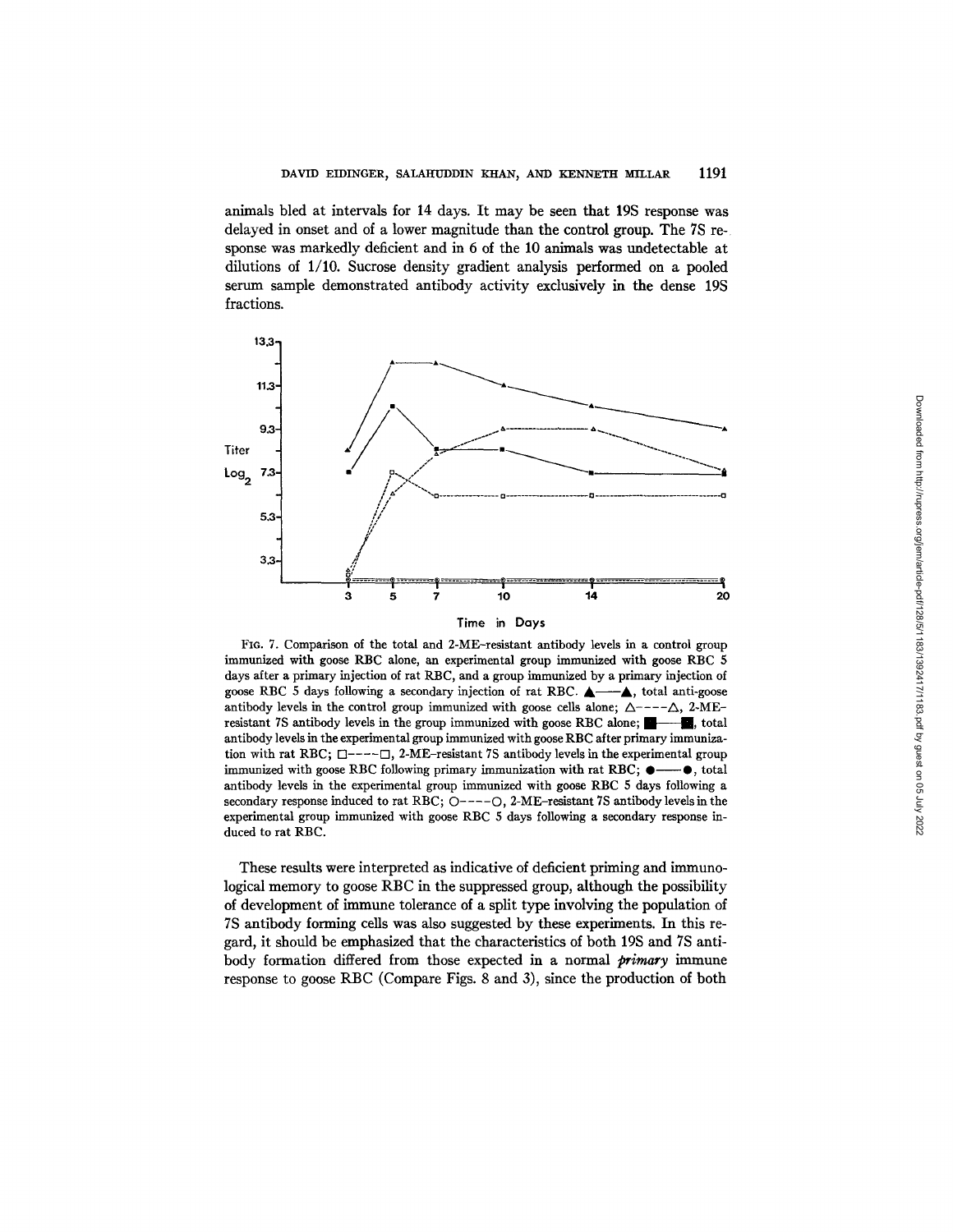19S and 7S antibody was depressed below primary levels even in the 4 of 10 animals in which 7S antibody formation had been induced.

*Effect of Alteration in Route of Administration of Antigens upon the Developrnent of Antigenic Competition.*—In the past, antigenic competition has been attributed in part to a competition for phagocytic cells, or alternatively, to reticuloendothelial cell blockade (15). Previous work in this laboratory had



FIG. 8. Comparison of a control secondary anti-goose RBC response with an experimental group secondarily stimulated with goose RBC following total suppression of both 19S and 7S primary immune response by competition of antigens (see Fig. 7). Levels represent an average of individual titrations of antisera from 10 animals of which 6 showed no 7S response (titer < 1/10).  $\bullet \rightarrow \bullet$ , control total antibody levels; O----O, control 2-ME-resistant 7S antibody levels;  $\blacksquare$ , total anti-goose RBC antibody levels in the suppressed experimental group;  $\Box$  ---- $\Box$ , total 2-ME-resistant 7S antibody levels in the experimental group.

demonstrated that the predominantly active tissue in response to an intravenous injection of sheep erythrocytes was contained in the spleen, whereas, the active proximal lymphoid tissue following footpad administration of antigen was the draining popliteal lymph node (9).

Consequently, although considered unlikely in view of previous evidence (16), these parameters were investigated in the present work by administration of the second antigen into the right hind footpad following an intravenous suppressing dose of the initial antigen. Fig. 9 indicates the results obtained following administration of 0.1 cc of 10% rat RBC into this site 7 days following intravenous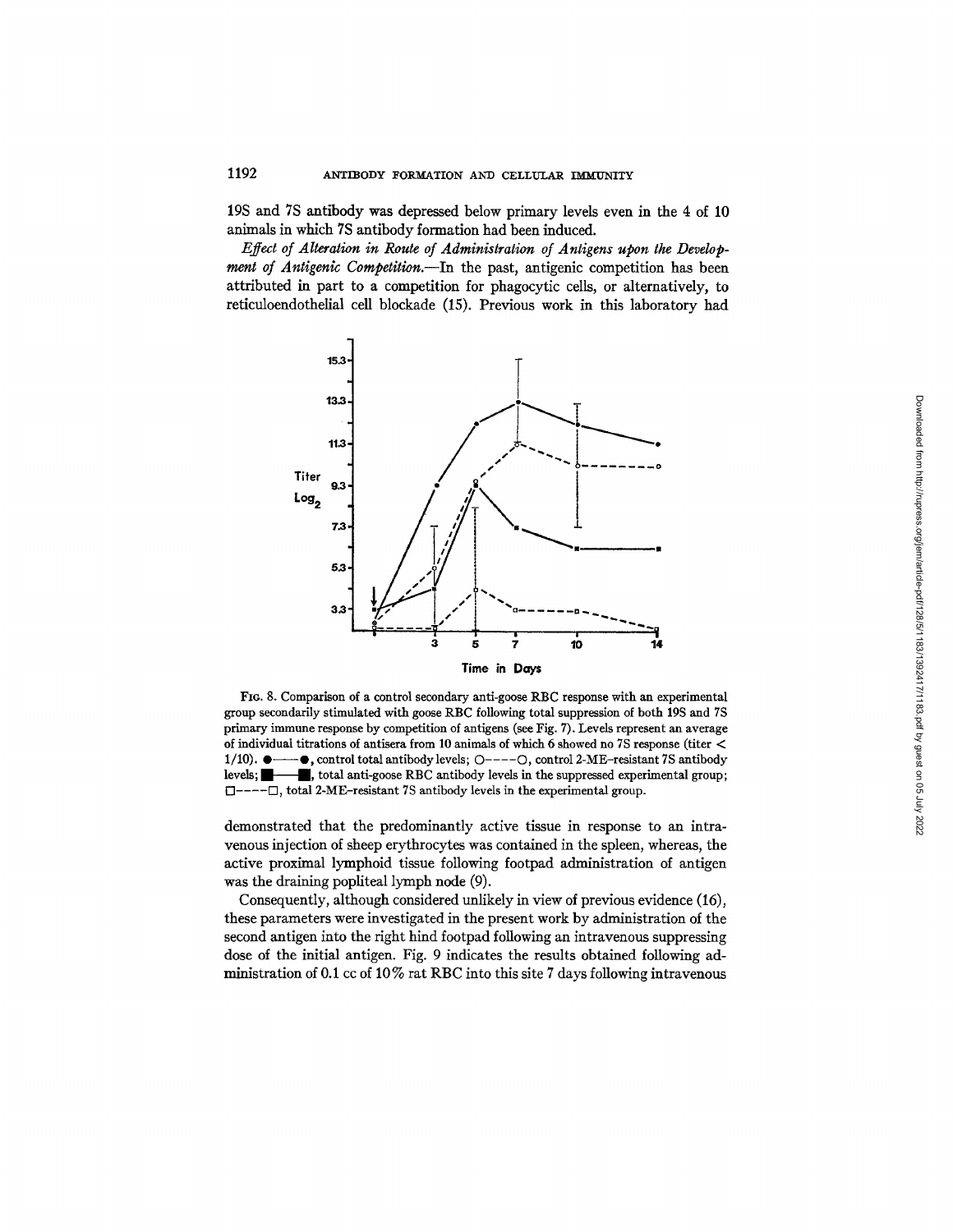injection of 0.2 cc of 10% goose RBC. The production of 19S antibody was suppressed in comparison to the control group immunized with rat RBC into the footpad alone. The suppression of 19S antibody production was more sharply delineated in this group than in that observed when the pair of antigens were both administered intravenously. The levels of 7S 2-ME resistant antibody



FIG. 9. Comparison of the anti-rat RBC antibody levels following an injection of rat RBC into a single right hind footpad in control animals with an experimental group immunized in the right hind footpad with rat RBC 7 days following an intravenous injection of goose RBC. Values represent titrations of pooled antisera derived from individual groups containing 12 animals.  $\bullet$  -  $\bullet$ , total anti-rat hemagglutinins in the control group; O----O, 2-MEresistant 7S hemagglutinins in the control group;  $\blacksquare$ — $\blacksquare$ , total anti-rat hemagglutinins in the experimental group;  $\Box$ ---- $\Box$ , 2-ME-resistant 7S hemagglutinins in the experimental group.

attained were markedly deficient indicating decreased production of this dass of immunoglobulins.

*The Effect of Induction of Humoral Antibody Formation upon the Development of Cellular Immunity.--The* effect of induction of a primary immune response upon the development of cellular immunity as manifested by the rejection of a skin graft was undertaken. Initial experiments demonstrated that the injection of 0.2 cc of 10% goose RBC produced significant prolongation of survival of C57  $BL/6$ J pinch grafts on  $A/J$  recipients. Maximum skin graft survival was achieved when the skin grafts were placed 7 days following the intravenous administration of antigen (Table I).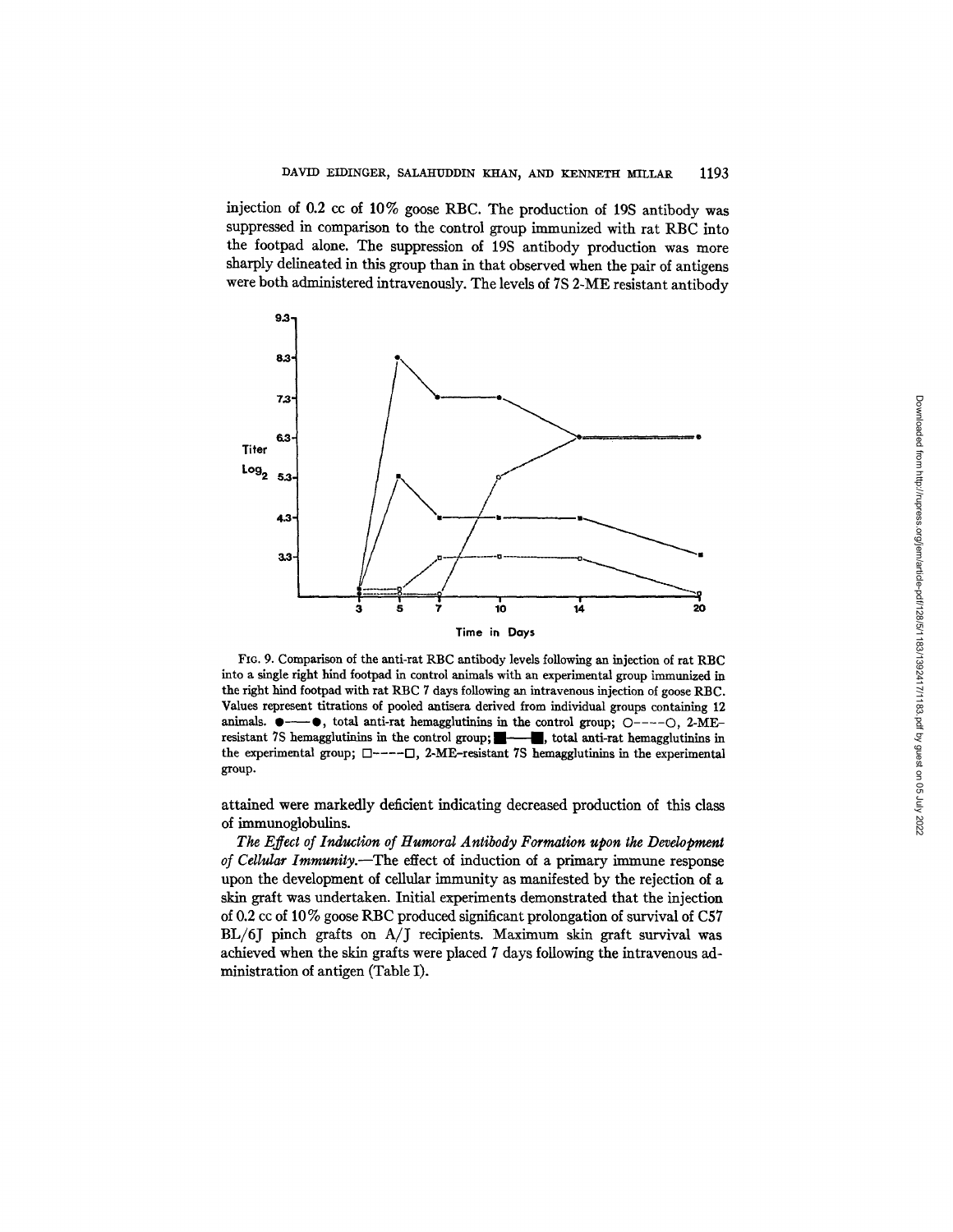## 1194 ANTIBODY FORMATION AND CELLULAR IMMUNITY

The results of experiments denoting several additional features of the pattern response are also summarized in Table I. Such features as the variation in response with the type of antigen used for induction of humoral antibody formation, the efficacy of combinations of antigen administered prior to skin grafting, and the effect of alteration in the sequence of immune stimuli were studied. The findings indicated that several antigens were effective in prolonging graft survival, although the best single antigen appeared to be goose erythrocytes. A com-

| Group No.    | Stimulus A                | Stimulus B | Time<br>intervals | No.<br>of mice | No.<br>surviving<br>at 12 days | Longest<br>survival |
|--------------|---------------------------|------------|-------------------|----------------|--------------------------------|---------------------|
|              |                           |            | days              |                |                                | days                |
| I            |                           |            |                   | 45             | 4                              | 13                  |
| п            | Goose RBC                 | Skin graft |                   | 12             | 0                              |                     |
| ш            | Goose RBC                 | Skin graft | $\boldsymbol{2}$  | 15             |                                | 12                  |
| IV           | Goose RBC                 | Skin graft | 3                 | 9              |                                | 12                  |
| V            | Goose RBC                 | Skin graft | 4                 | 9              | $3*$                           | 14                  |
| VI           | Goose RBC                 | Skin graft | 7                 | 11             | 6*                             | 17                  |
| VII          | Goose RBC                 | Skin graft | 10                | 10             | $3*$                           | 15                  |
| VIII         | Sheep RBC                 | Skin graft | 7                 | 20             | 4                              | 15                  |
| IX           | Rat RBC                   | Skin graft | 7                 | 18             | $5*$                           | 14                  |
| $\mathbf{X}$ | Hemocyanin                | Skin graft | 7                 | 40             | 0*                             | 18                  |
| ΧI           | Skin graft                | Sheep RBC  | 7                 | 21             | 9‡                             | 14                  |
| XII          | Skin graft                | Goose RBC  | 7                 | 15             | 8‡                             | 16                  |
| XIII         | Hemocyanin and<br>rat RBC | Skin graft | 7                 | 20             | 14t                            | 19                  |

TABLE I *The Effect of Induction of a Primary Immune Response Upon the Deodopment of Cellular Immunity Initiated in Sequence* 

\* Statistically significant at a 5% level.

 $\ddagger$  Statistically significant at better than a 1% level.

bination of antigens made up of 0.3 mg of hemocyanin, and 0.2 cc of 10% rat erythrocytes contained in a 0.2 cc volume, administered intravenously as a mixture 7 days prior to skin grafting, greatly increased the percentage survival on the 12th day, as well as the prolongation of individual grafts. Finally, the administration of antigen subsequent to skin grafting also prolonged graft survival, indicating interference with the continuity of induction of cellular immunity.

### DISCUSSION

In the past, the impetus for the investigation of antigenic competition stemmed from the concern of many investigators about the role of competition in the development of protective immunity following immunization with vac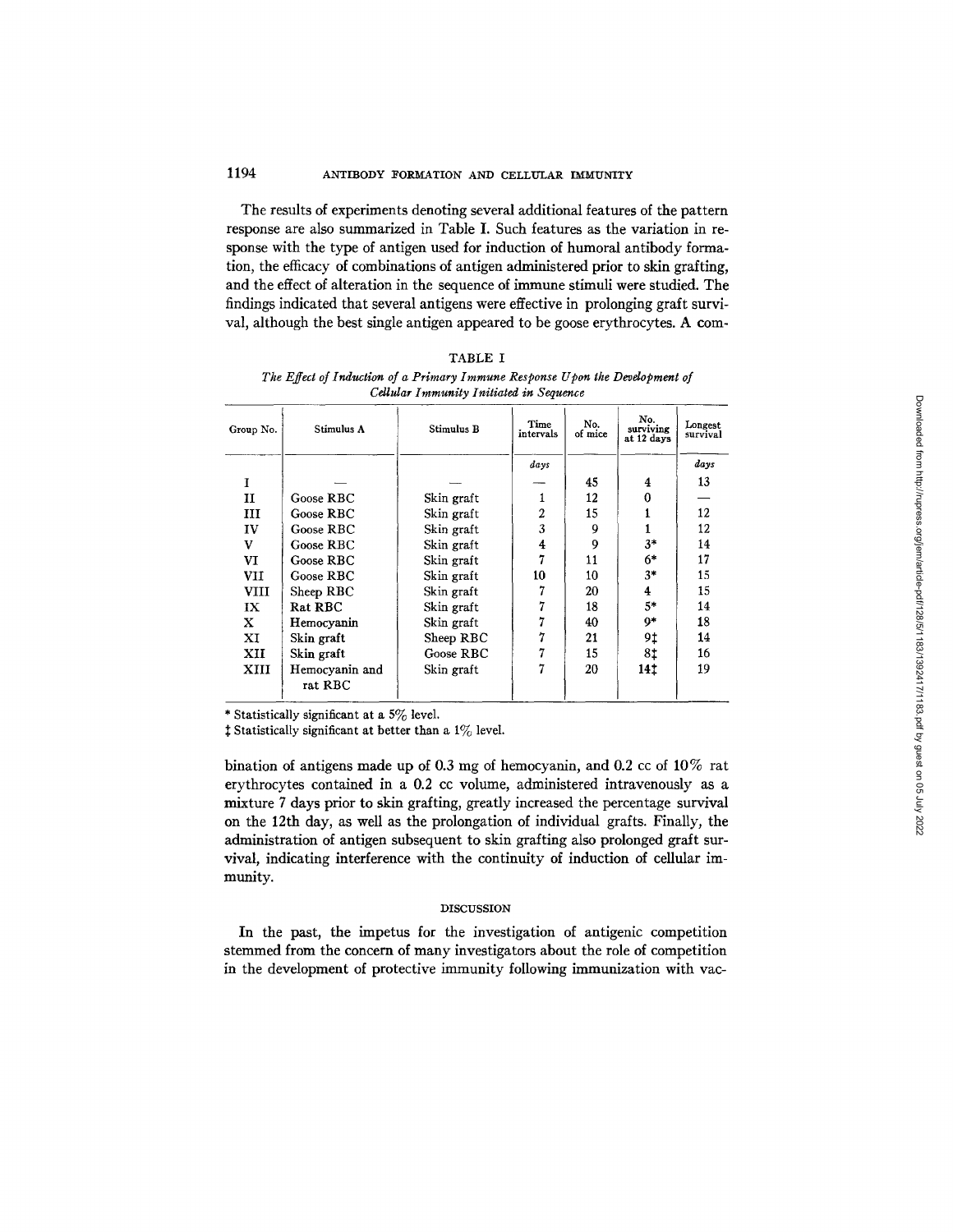cines containing a mixture of antigens. The work revolved mainly about the investigation of the immune response to diphtheria toxoid administered in combination with other immunogens. It was shown that the primary immune response to diphtheria toxoid was suppressed by the simultaneous elicitation of a primary response to a second antigen administered in combination (17), or by a primary immune response to an antigen administered prior to diphtheria toxoid (2), or more strikingly, by the development of a secondary immune response to an unrelated antigen concomitant with the induction of a primary immune response to the diphtheria antigen (18). More recently, the descriptive aspects, and the underlying mechanism of suppression of the immune response by antigenic competition have received renewed interest (19, 20). Many of these experiments have been reviewed recently by Adler (15).

The initial description of the phenomenon was referred to as a "crowdingout" of the response by competition (2). Subsequently, the effect was considered to be mediated at an early inductive stage of the immune response but probably not at the level of the phagocytic cell (16). Very recently, it has been suggested that antigenic competition may be mediated at the level of the antigen sensitive cell, a premise that would mitigate against the validity of the clonal selection theory (19, 20).

At the onset of the present work, it was tacitly assumed in the light of a large body of literature that the effect of competition of antigens was manifested during the induction phase of the immune response. Previous work had established that the parameters of induction of 19S and 7S antibody formation might possess basic differences which were accountable by the origin of these immunoglobulins from differing precursors (9-12). This view led to an investigation of the differential effect of antigenic competition upon the induction of these two phases of the primary immune response leading to humoral antibody formation.

The results of the present work would suggest that antigenic competition mediated by the antagonism of two intervening primary immune responses is associated with moderate suppression of induction of both 19S and 7S antibody formation. This was particularly clear in the group receiving the second of the pair of antigens in the footpad rather than intravenously.

In contrast, however, the elicitation of a secondary immune response exerted a very much greater suppression of a subsequent primary immune response than that observed by a competitive induction of two primary immune responses. These differences were strikingly apparent in the group receiving an initial dose of goose erythrocytes 5 days following the induction of a secondary immune response to rat erythrocytes, since competition in this group was manifested by a total suppression of both 19S and 7S antibody formation. Whatever the mechanism of antigenic competition is, it is clear from these findings that the underlying competitive processes are more profoundly expressed by induction of a secondary immune response upon a subsequent primary immune response. This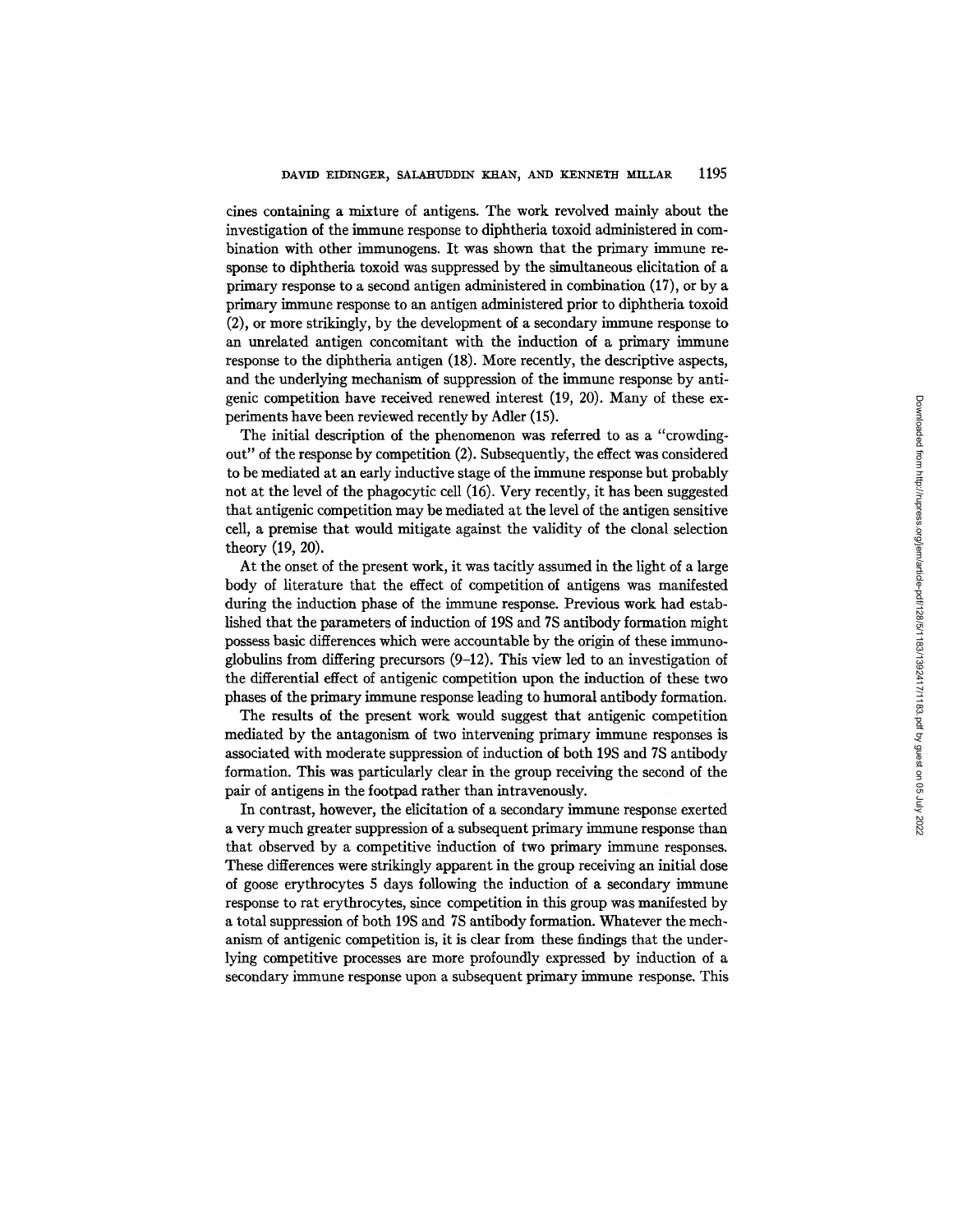is surprising if one considers the potential of primed antigen sensitive cells which carry immunological memory and immune specificity for the initial antigen. Such cells comprise antigenically derived and selected clones which would not be utilized in the response to a new antigenic exposure. This may be taken as evidence for the assertion that competition of antigens is expressed at least in part, prior to recruitment of the antigen sensitive cell, and perhaps at the level of a processing cell.

Cells capable of phagocytosis of antigen clearly fall into the realm of a processing cell. Use of particulate antigens injected via various routes initiates an immune response in proximal lymphoid tissues (9), which would tend to rule out competition for space or phagocytic cells. In the present work, the possibility that competition was mediated at the level of a phagocytic cell was investigated by injecting the two antigens in sequence by different routes. It was shown that antigenic competition was equally well expressed employing sequential induction of two primary immune responses in which the second antigen was injected intradermally following injection of the first antigen intravenously. These findings tend to rule out competition for space or phagocytic cells as the underlying mechanism.

Several features of the dynamics of the immune response were also shown to be influenced by antigenic competition. First, the administration of a second antigen in sequence suppressed the induction of both 19S and 7S antibody production to the initial antigen. In this regard, it may be possible to employ a model of antigenic competition as an assay for the existence and timing of the processing of antigen. Secondly, the secondary immune response elicited by injection of the second of the pair of antigens following total suppression of its primary response by a secondary response to the initial antigen, was manifested by deficient production of 19S antibody formation in all animals, associated with either marked suppression or total abolition of 7S antibody synthesis. These results were interpreted as indicating a deficiency of production of primed cells carrying immunological memory. If one attempts to explain the two widely divergent findings as representative of the multiple consequences of a single underlying defect initiated by antigenic competition, the best choice, although by no means the only one, is at the level of processing of either the first or second antigen of the sequence.

The relationship of induction of humoral antibody formation and cellular immunity was also investigated, and the existence of such an intimate relationship demonstrated in the present work. It was shown that induction of humoral antibody formation suppressed the development of cellular immunity to a homograft possessing antigenic differences at the strong H-2 locus. Although the priming of the responses was, of necessity, different in view of the more prolonged antigenic stimulus initiated by a skin graft, the results were nevertheless interpreted as indicative of a relationship within the inductive phase of the two kinds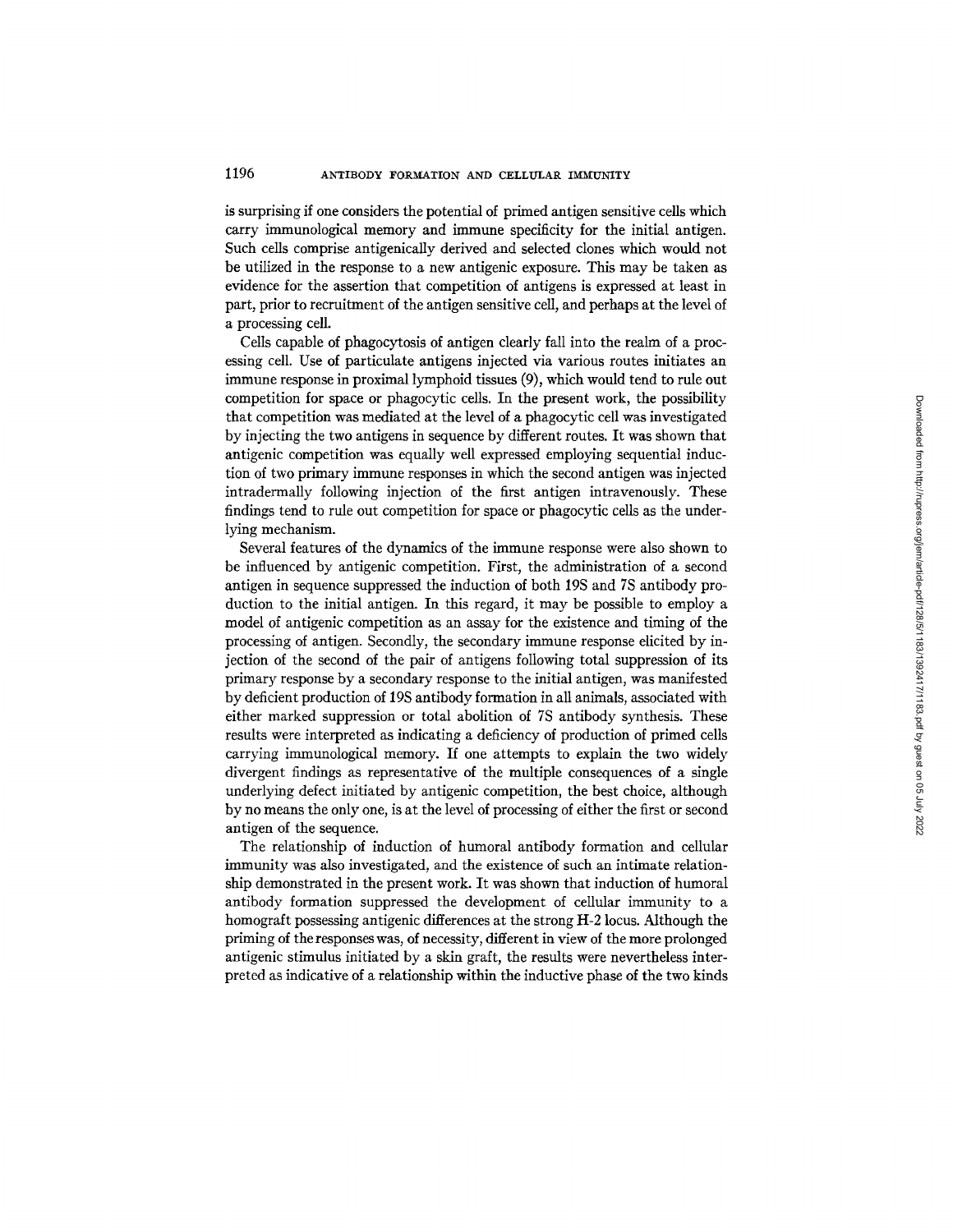of immune response, which again could be more readily interpreted on the basis of competition for a processing cell. These experiments are in agreement with the findings of Flax and Waksman (21), and Liacopoulos (22), who demonstrated the suppression of development of delayed hypersensitivity to tuberculin or picryl determinants by administration of bovine serum albumin. However, Weigie and coworkers could not demonstrate an effect of competition upon the induction of an autoimmune response  $(8)$ .

Recently, Mitchell and Miller employing a different experimental model, have suggested that the antigen-sensitive cell for the production of 19S hemolysin to sheep RBC, which is derived from bone marrow, requires the associated function of a processing (antigen-reactive) cell which is presumably a thymus-dependent cell (23). The results of the present work would appear to provide further evidence for this basic model for the induction of the immune response. The simplest model would contend that the processing cell provides information to the antigen-sensitive cell, which elicits a response possessing a multiplicity of characteristics, namely, induction of humoral antibody formation characterized by different classes of immunoglobulins, and development of cellular immunity. However, relative differences in the ability of a primary or secondary immune response to the first antigen to suppress the induction of 19S and 7S antibody formation to the second antigen, complicates the simplified interpretation of the data. Moreover, antigenic competition has been shown, in the present work, to be capable of inducing a degree of immunological tolerance manifested by failure of 7S antibody production in the secondary immune response to an antigen (goose RBC) in 6 of 10 animals in which priming had been suppressed by a secondary response to a suppressing antigen (rat RBC). In addition, synthesis of both 19S and 7S antibody (in the remaining four animals) was deficient when compared with control levels of synthesis induced by a primary immune response in nonimmunized normal animals. These differences could reflect in part simple quantitative differences manifested by enhanced efficiency in processing of antigen in the secondary immune response. Alternatively, the data may be interpreted in part, on the basis of two populations of antigen-sensitive or antigen-reactive precursor cells to account for the differences in suppression of 19S and 7S immunoglobulin production, each with differing susceptibility to the effects of antigenic competition.

There are many unanswered questions regarding the mechanism of action of antigenic competition. The results of the present work simply provide impetus for further investigation of this immunological phenomenon. The importance of this event in biology and medicine is underscored by consideration of a number of other phenomena of unknown etiology in the light of antigenic competition. These phenomena include the "doctrine of original antigenic sin," wasting disease in graft vs. host reactions and in thymectomized animals, and the manifestations of allergic death following midlethal doses of irradiation (24-27). It might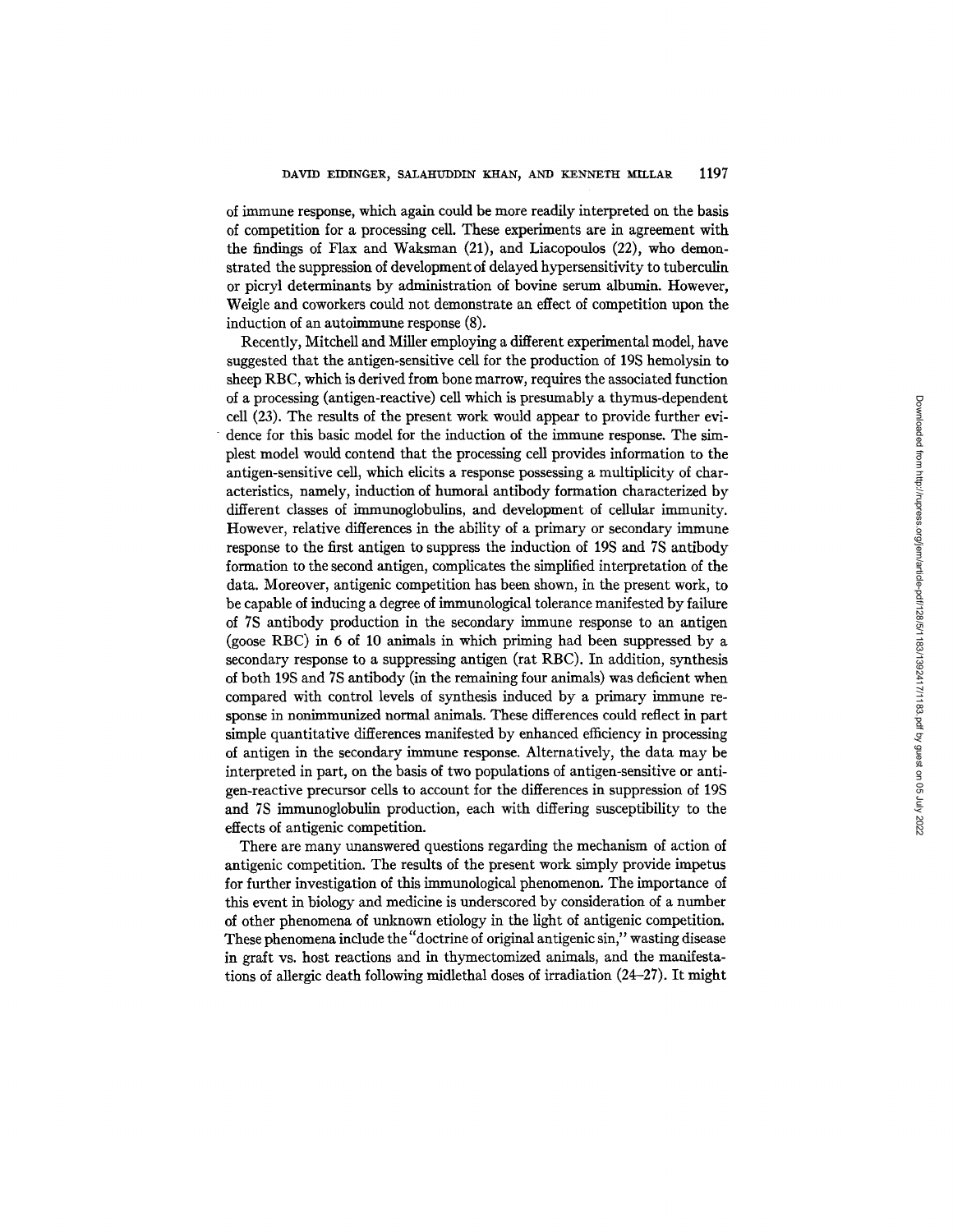### 1198 ANTIBODY FORMATION AND CELLULAR IMMUNITY

be argued that the doctrine of original antigenic sin is expressed as a consequence of inhibition of a primary immune response by induction of a concomitant secondary response (15, 24). Part of the spectrum of wasting disease in graft vs. host reactions and in thymectomized animals may reflect commitment of immune cells to an initial immune event resulting in a deficiency of the host to react against infectious agents in the environment. In agreement with this speculation, one might cite the work of Miller and coworkers demonstrating the absence of wasting disease in animals kept in a germ-free environment (25), and the experiments of Goldstein and coworkers who demonstrated that cells involved in graft vs. host reactions exhibit deficient responses to unrelated administered antigens (26). The phenomenon of allergic death in midlethally irradiated mice given F1 hybrid cells (27) might be accountable on the same basis.

### SUMMARY

The effect of antigenic competition on various parameters of humoral antibody formation and cellular immunity was studied in mice.

Several pairs of antigens were employed in the investigation of the competitive aspects of induction of humoral antibody formation. Induction of a primary immune response to hemocyanin in Swiss white female mice moderately suppressed the induction of both 19S and 7S antibody formation to goose or rat erythrocytes. Suppression of 7S antibody formation was maximal when a time interval of 1-3 days separated the sequence of injections, although suppression was noted for intervals of up to 14 days. The induction of a primary immune response to rat RBC, the second of the two antigens in sequence, also suppressed the induction of both 19S and 7S antibody formation to goose RBC when appropriate intervals of 1-3 days were employed between injections.

The induction of a secondary immune response to rat RBC totally suppressed the primary induction of both 19S and 7S antibody formation to goose RBC administered in the appropriate time sequence. Subsequently, it was shown that the secondary immune response to the suppressed antigen (goose RBC) elicited 30 days after induction of a primary immune response (5 days after secondary immunization with rat RBC) was characterized by deficient 19S and 7S antibody production. These levels were suppressed even in comparison with a normal primary immune response to this antigen. The results were interpreted in part on the basis of a deficiency of formation of primed cells associated with immunological memory. Alternatively, evidence was obtained for the development of a split type of immunological tolerance in 6 of 10 animals studied, since a total suppression of 7S antibody production was obtained in association with deficient 19S antibody synthesis (titers  $\lt 1/10$ ).

The induction of a primary immune response to several antigens in  $A/I$  female mice suppressed the processes of cellular immunity as manifested by prolonged survival of skin grafts from C57 BL/6J female donors.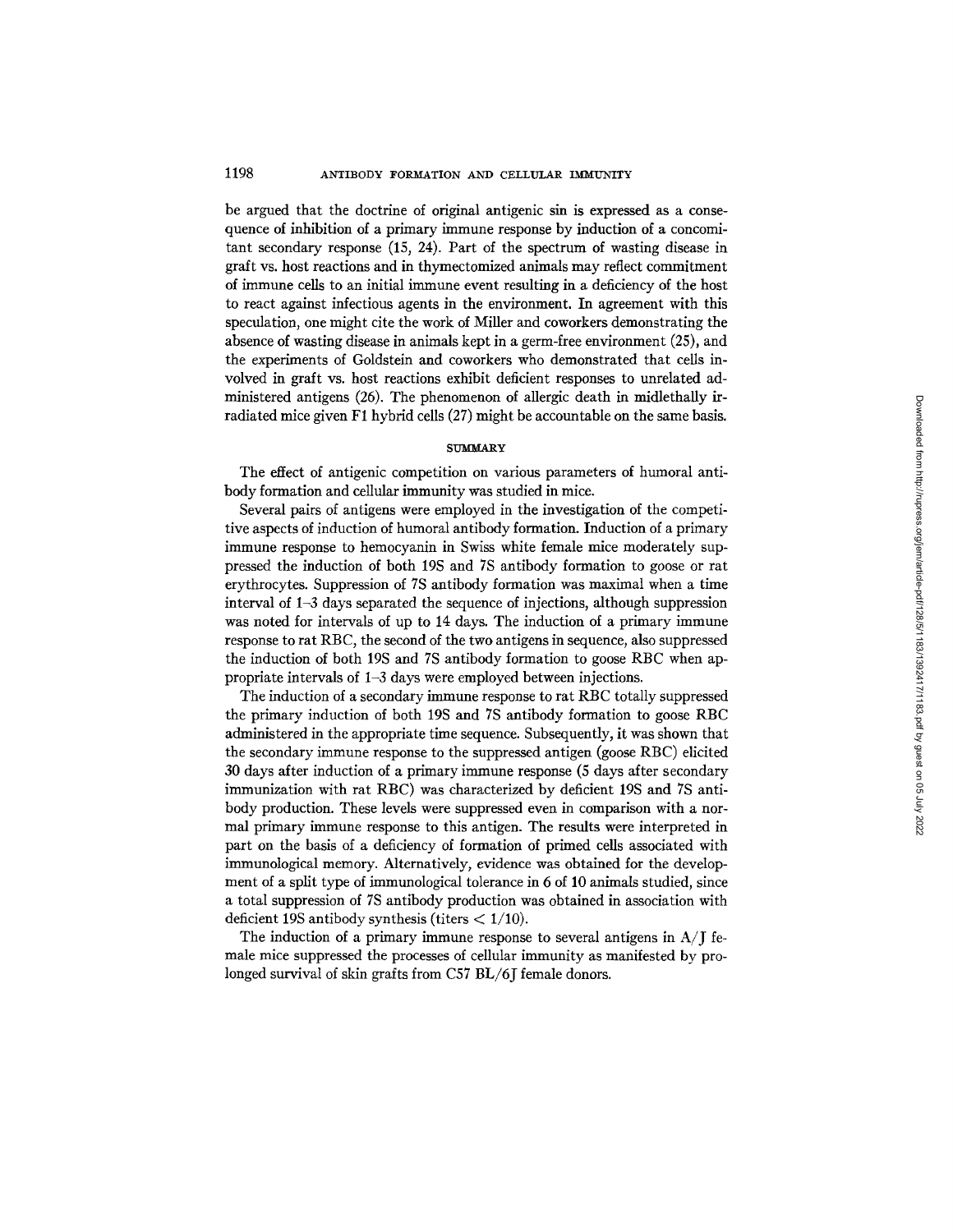These results were interpreted as evidence for the existence and utilization of processing cells by the initial immune stimulus yielding a deficiency of ceils available for processing the second antigen administered in sequence.

We should like to thank Miss Donna-Marie Jackson, Mrs. Rita Kennedy, and Miss Shirin McCullough for their excellent technical assistance.

### BIBLIOGRAPHY

- 1. Michaelis, L. 1902. Untersuchungen uber Eiweissprazipitine. *Deut. Med. Wochschr.* 28:733.
- 2. Glenny, A. T., B. E. Hopkins, and H. Waddington. 1925. The effect of serum sensitiveness and precipitin formation upon the efficacy of diphtheria toxoid and toxin-antitoxin mixtures in promoting antitoxin formation. *J. Pathol. Bact.* 28:305.
- 3. Chen, B. L., C. T. Chou, C. T. Huang, Y. T. Wang, H. H. Ko, and W. C. Huang. 1956. Studies on diphtheria-pertnssis-tetanus combined immunization in children. I. Heterologous interference of pertussis agglutinin and tetanus antitoxin response by pre-existing latent diphtheria immunity. *J. Immunol.* 77:144.
- 4. Barr, M., and M. Llewellyn-Jones. 1955. Some factors influencing the response to immunization with single and combined prophylactics. *Brit. J. Exptl. Pathol.*  36:147.
- 5. Albright, J. F., and T. Makinodan. 1965. Dynamics of expression of competence of antibody-producing cells. *In* Molecular and Cellular Basis of Antibody Formarion. J. Sterzl, editor. Publishing House of the Slovak Academy of Sciences, Brafislava. 1-427.
- 6. Amkraut, A. A., J. S. Garvey, and D. H. Campbell. 1966. Competition of haptens. *J. Exptl. Meal.* 124:293.
- 7. Brody, N. I., J. G. Walker, and G. W. Siskind. 1967. Studies on the control of antibody synthesis. Interaction of antigenic competition and suppression of antibody formation by passive antibody on the immune response. *J. Exptl. Med.* **126:81.**
- 8. Weigle, W. O., and G. J. High. 1967. The effect of antigenic competition on antibody production to heterologous proteins, termination of immunologic unresponsiveness and induction of autoimmunity. *J. Immunol.* 99:392.
- 9. Eidinger, D., and H. F. Pross. 1967. The immune response to sheep erythrocytes in the mouse. I. A study of the immunological events utilizing the plaque technique. *J. Exptl. Med.* **126:**15.
- 10. Eidinger, D. 1968. The immune response to sheep erythrocytes in the mouse. II. A study of the cytologic events in the draining lymph node utilizing cellular imprints. *Immunology.* 15:367.
- 11. Schoenberg, M. D., J. C. Rupp, and R. D. Moore. 1964. The cellular response of the spleen and its relationship to the circulating 19S and 7S antibody in the anfigenically stimulated rabbit. *Brit. J. Exptl. PathoL* 45:12.
- 12. Sahiar, *K.,* and R. S. Schwartz. 1965. The immunoglobulin sequence. I. Arrest by 6-MP and restitution by antibody, antigen or splenectomy. *J. Immunol.*  95:345.